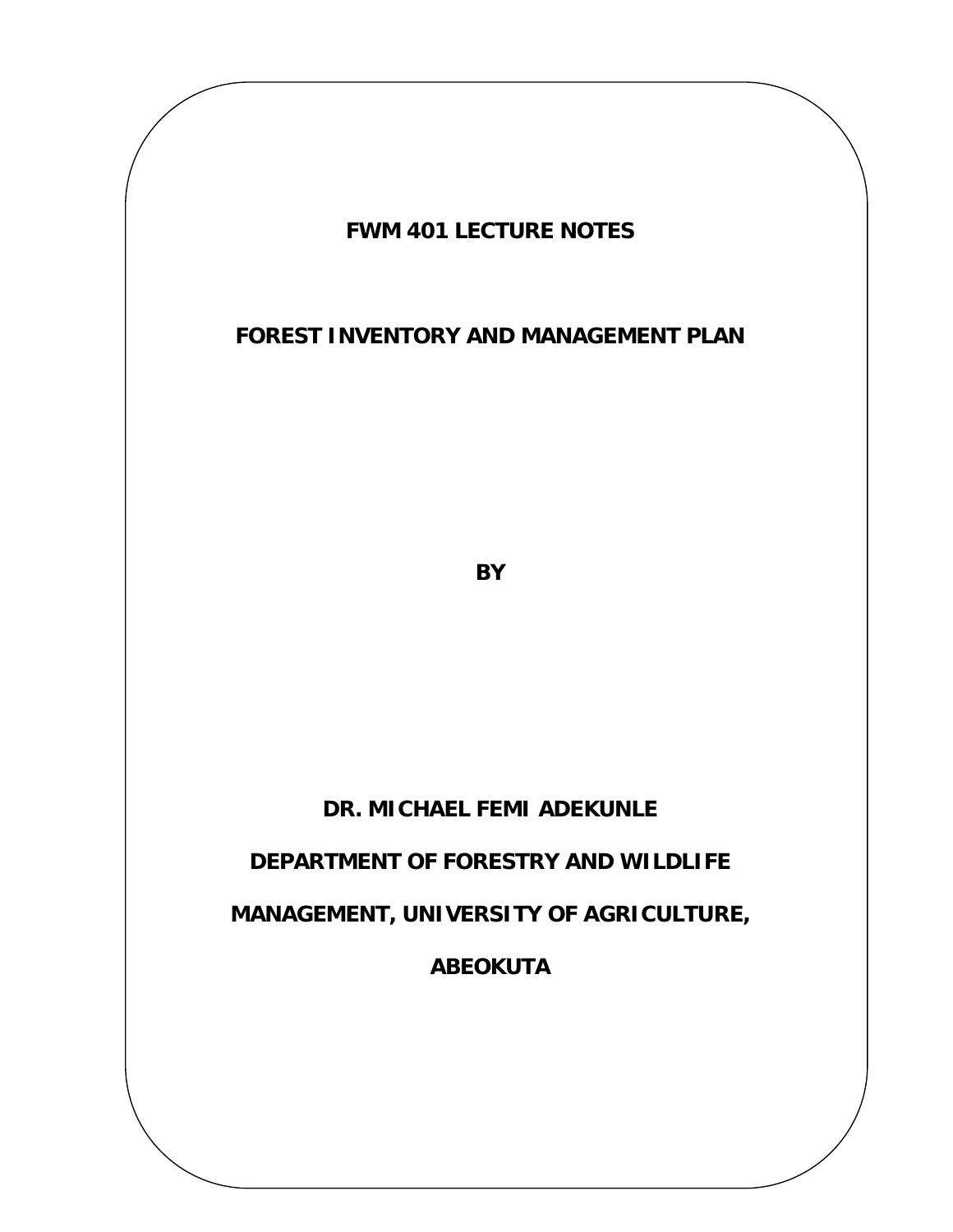### **SUMMARY**

A 100% enumeration of any forest resource is not always feasible due to the constraints of time, money, labour, in-precision and the bulky nature of the data that might result. This might cause some incorrect calculations of the results of the exercise.

Hence a very important techniques in forest resource inventory is sampling of a part of the forest, the result of which is blown up to get a reliable estimate of the needed parameter in the whole forest.

This Lecture note has therefore been able to discuss the importance of sampling techniques in forest resource inventory. Also efforts has been made to elucidate on the various sampling designs available together with the statistical tools necessary for the computation of the results depending of course on the information being sort for.

Finally, the various applications of sampling results were also briefly discussed to further press home the importance of sampling techniques as an indispensable tool in forest management.

# **THE IMPORTANCE OF EFFECTIVE SAMPLING TECHNIQUES IN FOREST MANAGEMENT**

### **INTRODUCTION**

The forest is ecologically defined as a plant community predominantly made up of trees or other woody vegetation and usually with a close canopy.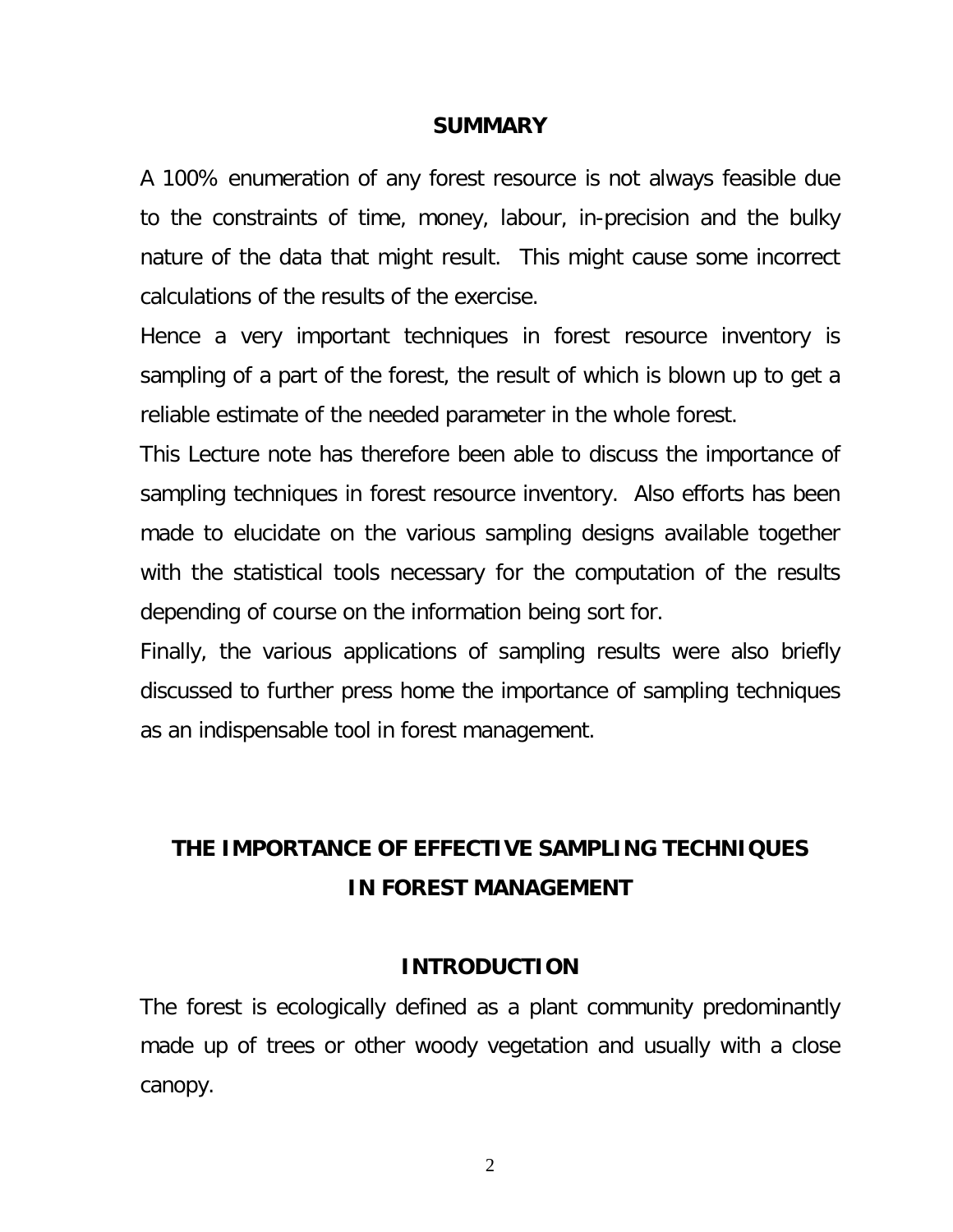It is exhaustible but renewable natural resource operating within biological limits. Therefore it has to be scientifically as well as economically well managed in order to continue to produce the necessary goods and services on a sustained yield basis.

These goods and services produced by the forest are in the form of timber production, protection against wind and water erosion, protection of water catchment's areas, habitat for wildlife and recreational facilities which the forest offer. Therefore forest management is the practical application of the scientific, technical and economic principles of forestry to the operation of forest properties or the practical application of all branches of forestry to the efficient working and organization of all the forest.

Forest resource inventory is one of such management principles of forestry adopted to achieve the objects of producing goods and services from the forests.

Since the forest produces goods and services, it can be termed to be an industry though operating within biological limits. Hence some business methods such as resource inventory or stock taking has to be incorporated into the management of forest enterprise as it applied in other business ventures. Though some other peculiarities of the forest distinguistics it from others industries, sources of raw material, and even other users of land. These peculiarities naturally effect its management and they includes the long gestation period, the market which may change during the period of growth and thereby invalidate the original decision and the long period involved before return on investment. This therefore means that different tools of management has to be evolved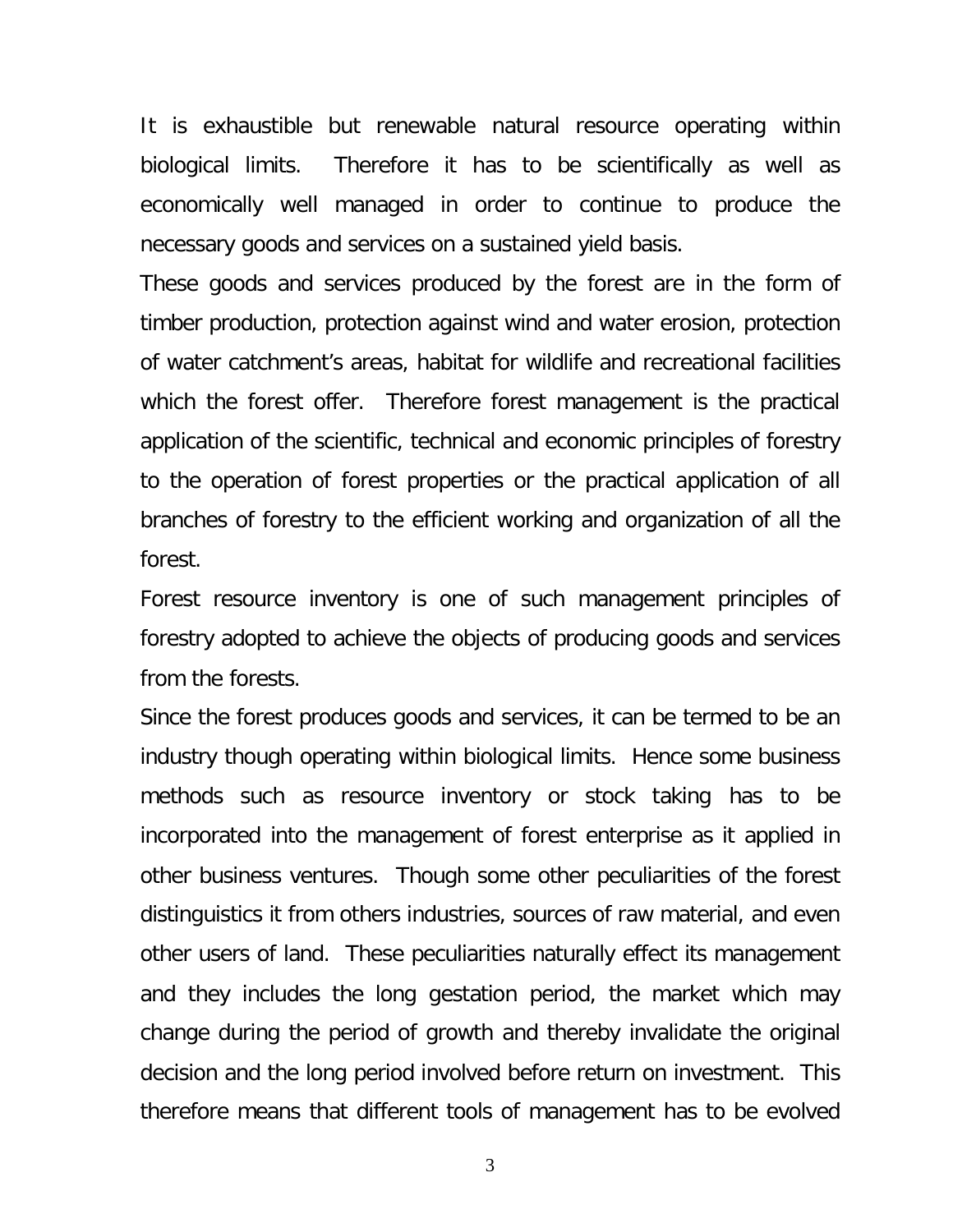in order to derive the maximum benefits from the forest. Forest inventory is one of such tools. It is a stock taking exercise and has been defined by Hush  $et$  al, (1972) as the procedure for obtaining information on the quantity and quality of the forest resources and many of the characteristics of the area on which the trees are growing.

In order to carry out forest resource inventory or stock taking, the best is to carry out a 100% enumeration but this is not always feasible because of some constraints such as time, cost involved, personnel's, the large and complex nature of the forest e.t.c. Hence the only option left is to carry out the enumeration in a part of the population the result of which are blown-up to give an estimate of the whole population. This process is referred to as sampling.

The focus of this paper therefore is to discuss the importance of effective sampling techniques in forests resource management.

### **MEANING AND SCOPE OF FOREST INVENTORY**

Forest inventory has been defined by Husch et al, (1972) as the procedure for obtaining information on the quantity and quality of the forest resource and many of the characteristics of the land area on which the trees are growing.

A complete forest inventory for timber or wood resources evaluation provides the following basic information: a description of the forested area including ownership and accessibility, estimates of timber quality and quantities and estimates of growth and drain. Non-timber information may also be included on wildlife, areas of recreational and touristic interest, soil and land use capabilities on water shed values.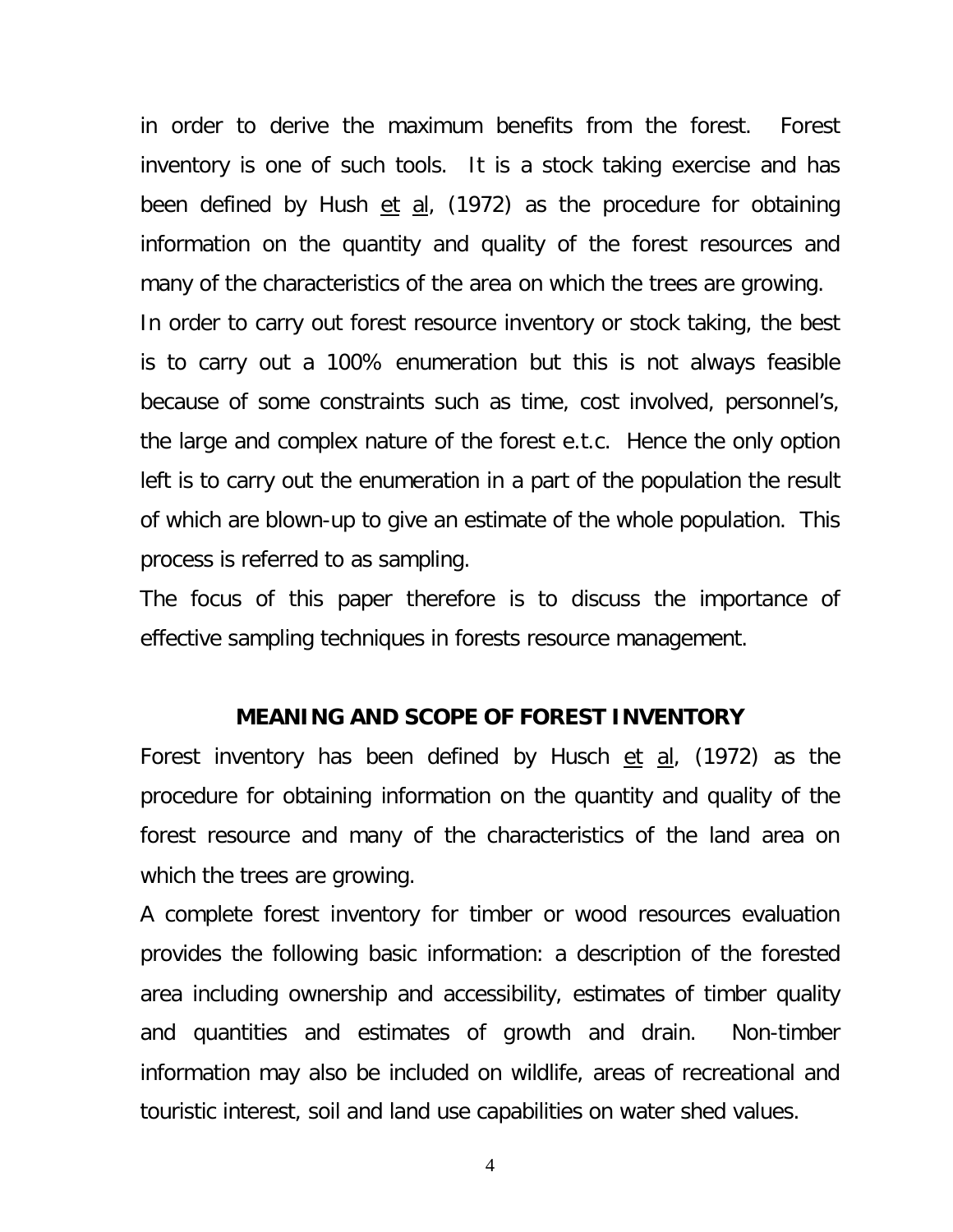Emphasis on or elimination of any of these elements will depend upon the objectives the inventory. Table (1) below adapted from Husch et al, (1972) indicates relative emphasis for the kinds of inventories though the priority classes assigned are not hard and fast but subjective in nature.

#### **SAMPLING IN FOREST INVENTORY AND ITS IMPORANCE**

As earlier pointed out sampling is a necessary technique used in most forest resource stock taking for economic reasons (FAO, 1973). This is because of the fact that the populations to be assessed for the purpose of say assessment of trees for volume table or of defect or for estimation of menstruation parameters in plantation are usually too large for 100% enumeration to be carried out. Akindele (1990) has also advanced some reasons for which 100% count in forestry may not be successfully carried out. They are as follows:

Firstly, where it seems possible to carry out a complete enumeration, the cost in terms of men and materials is usually prohibitive considering the economic status of most nations now.

Secondly, accessibility problem is another constraint to complete enumeration. That is, the forest to be assessed may not be very assessable due to some site factors such as flowing, topography swamps, e.t.c.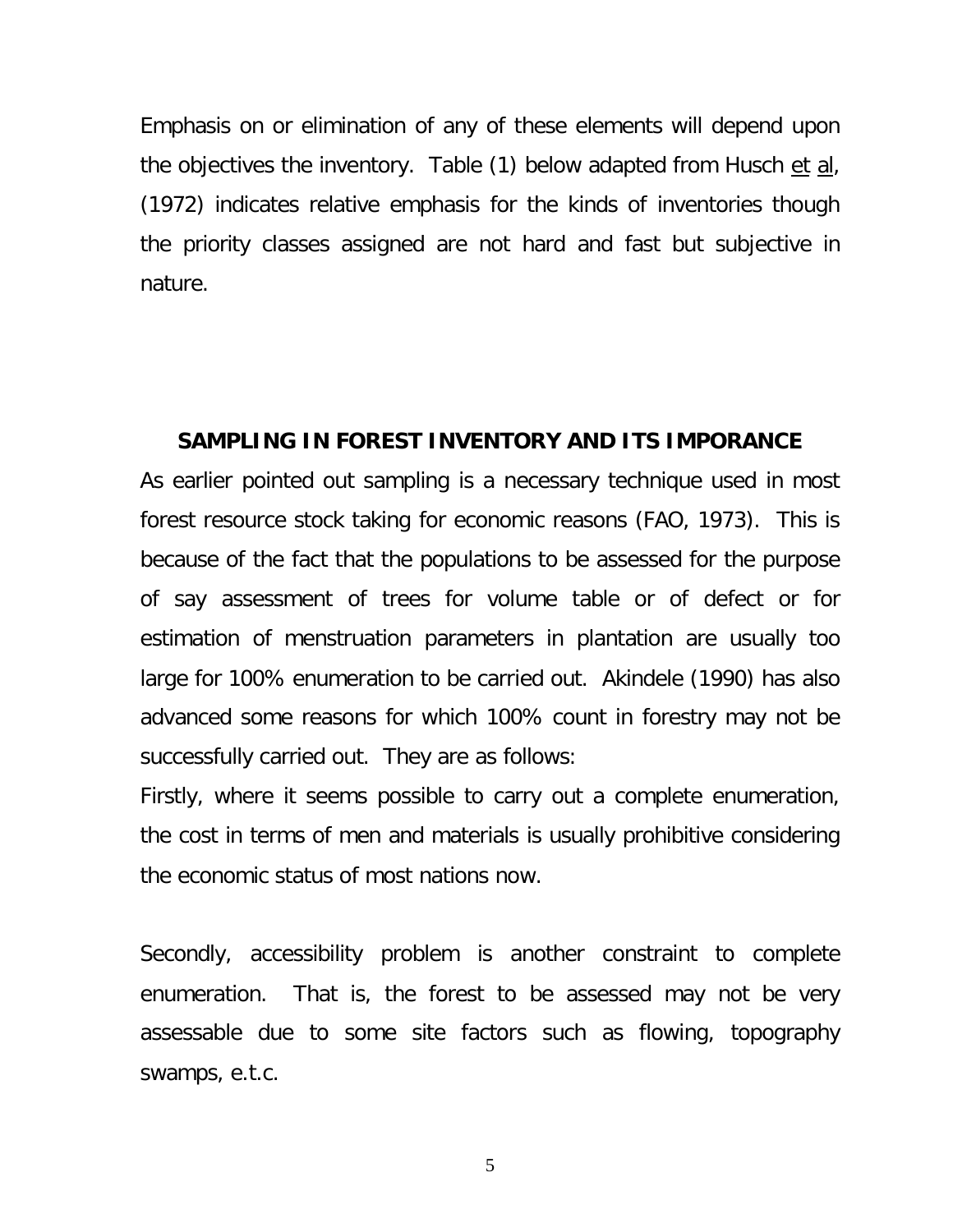Thirdly, the time involved before the information from the inventory is supplied is another hindrance to successful 100% enumeration. That is, it is time consuming.

Fourthly, due to the extent of the work it is done haphazardly. Thorough supervision is scarcely done. Thus in-precise estimates are produced.

Fifthly, some information requires either partial or total destruction of the units before they can be obtained. This is often the case for information on weed properties. In such cases, it is unreasonable to embark on complete enumeration.

Therefore only a part of the entire population called sample is studied with a view to obtaining information on the entire population. This means that measurements are usually restricted to a sample and the values obtained are blown up to give estimates for the whole population.

Summarily, sampling saves time and money, and requires less labour since the number of population to be measured is comparatively small, it becomes possible to make the measurements with more ease and accuracy.

### **THE SAMPLING DESIGN**

In speaking about sampling design in forest inventory generally refers to the disposition of the field samples. Several sampling designs are applicable in forestry but for the purpose of this paper a few basic will be discussed in general with the hope that the final details of the sampling procedure must be decided upon for each inventory exercise.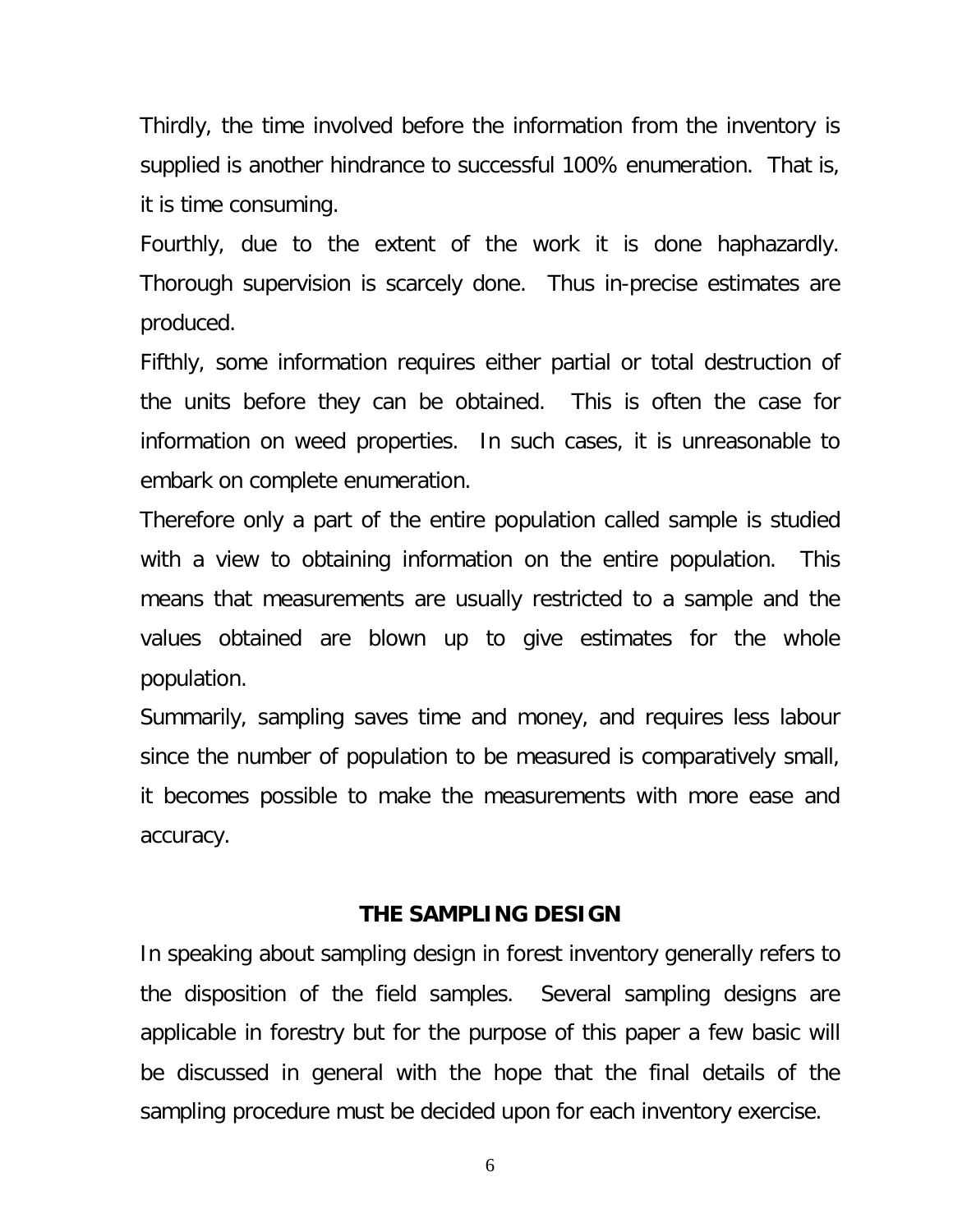Sampling design may be broadly classified into two groups: namely, probability and non-probability sampling. In a probability sampling design the probability of selecting sampling unit is either known or assumed. It may or may not be equal for all the sampling units. For these design randomization is employed in selecting a sample and thus it is possible to apply statistical sampling theory and obtain unbiased estimates of the sampling errors. Examples of probability sampling designs are:

- 1) Simple random sampling
- 2) Stratified or restricted random sampling
- 3) Multistage sampling
- 4) Multi-phase sampling
- 5) Cluster sampling
- 6) Point sampling
- 7) 3-p Sampling
- 8) Sequential sampling.

# **THE SIMPLE RANDOM SAMPLING**

This is also known as unrestricted random sampling. It is applicable to small forest areas or stands which can be considered as a single unrestricted (i.e. homogenous) population. A fundamental idea in the use of this sampling design is that in choosing a sample of 'n' units every possible combination of 'n' units should have an equal chance of being selected. By this method the total population is divided into 'N' sampling units. Using a table of random numbers (or any other random devices) 'n' units are selected for enumeration.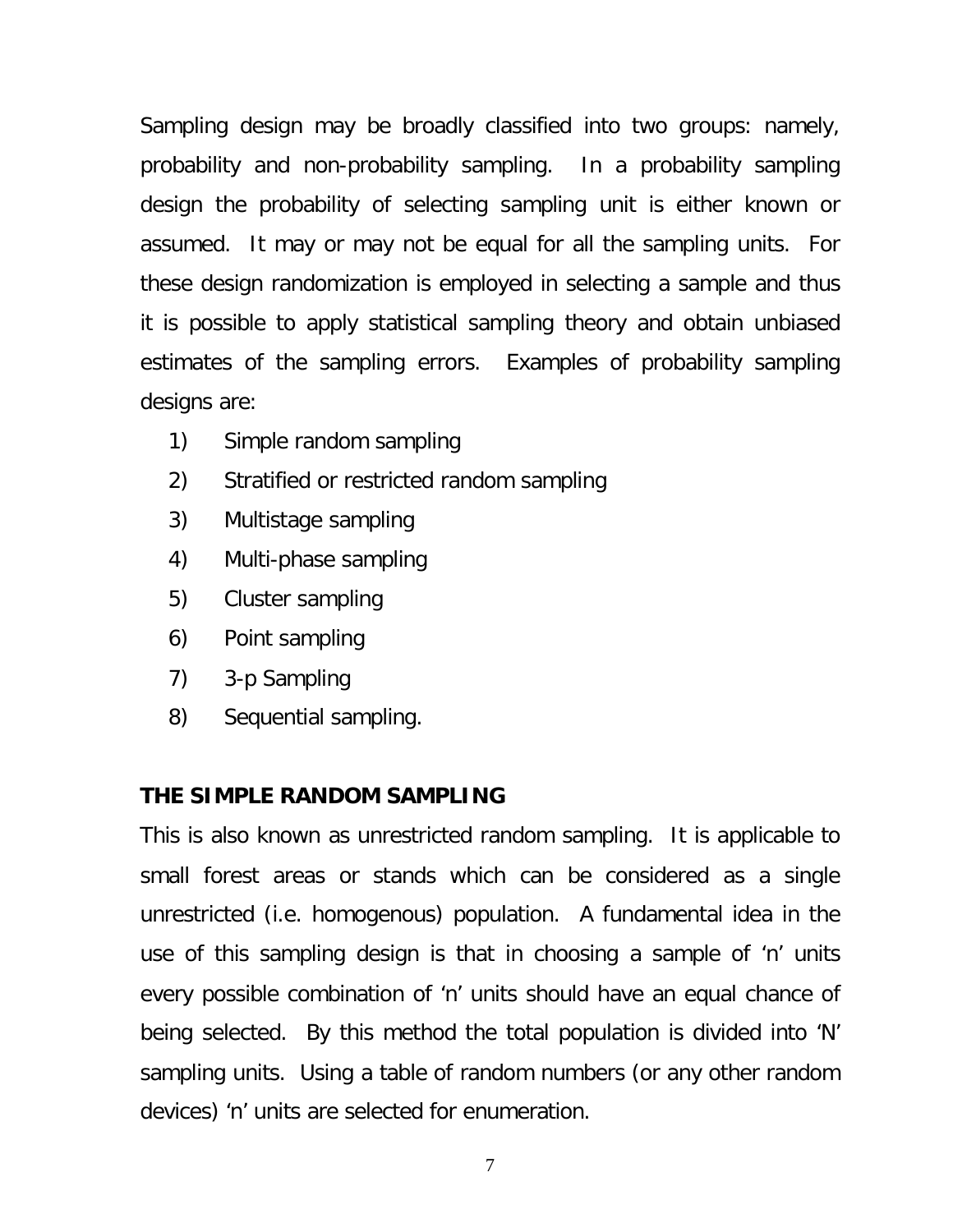### **THE STRATIFIED RANDOM SAMPLING**

This is also known as the restricted random sampling. It is applicable to small or medium sized forest area in which strata can be recognized due to heterogeneity. The stratification could be based on species composition, age distribution, vegetation cover, e.t.c. It is however normally desirable that the stratification criterion be correlated with the parameter to be estimated. This type of random sampling design provides separate estimates of the measured variance for each stratum. Hence for a given sampling intensity, it gives more precise estimates. In using this design the entire population is first of all divided into

strata. Where natural stratification exists, the boundary of each stratum is delineated on the map. Each stratum is then divided into sampling units (plots or strips). Sample plots are then randomly selected then the sampling units within each stratum.

### **MULTISTAGE SAMPLING DESIGN**

This sampling design is applicable in situations when locating and getting to a sampling units is expensive while measurements of the units is relatively cheap. For instance, in a large natural high forest with several compartments, it may be very expensive to get to a compartment whereas measuring the trees within any particular compartment is relatively cheap. In this instance, the various compartments may be recognized as primary units. Few of these primary units will be randomly selected.

This is the first stage of sampling. Each of the primary units is then divided into secondary units from which some samples would be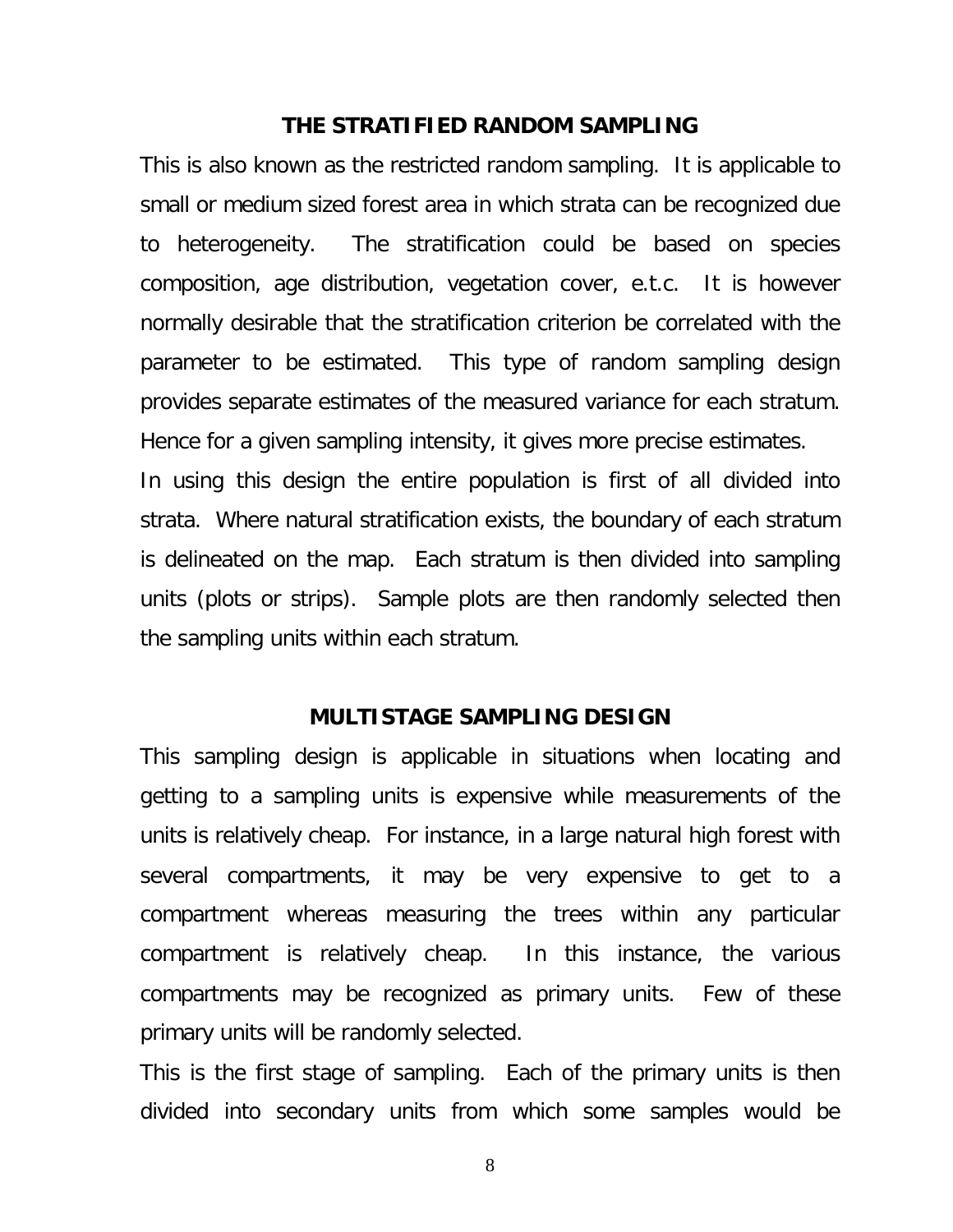randomly selected. This is the second stage of sampling. Further division of each of the selected secondary units could be made for a random selection of tertiary units.

In forest inventory exercise, two-stage sampling is the most common type of multi-stage sampling design used. Generally, multi-stage sampling design gives estimate of a given precision at a cost lower than that of simple random sampling. Usually, the precision and cost both increase as the number of selected primary units is increased and the number of selected secondary units per primary unit is decreased.

When the primary units are unequal in sizes, we can have stratified twostage sampling. In this case, the primary units are grouped into strata according to sizes and second stage sampling is then carried out with each stratum.

Alternatively, the primary units can be selected with probability proportional to size. The secondary units are then selected with equal probabilities within each primary unit.

### **MULTI-PHASE SAMPLING DESIGN**

Multi-phase sampling design consists of selecting a large first-phase sample of auxiliary variable (X) which will provide a precise estimate of the primary variable (Y). A sub-sample of the first-phase units is then selected and accurate measurements of the primary variable taken. Further phases may be added if required. However, the most common type of multi-phase sampling is two-phase sampling. This is also referred to as double sampling. Double sampling relies on the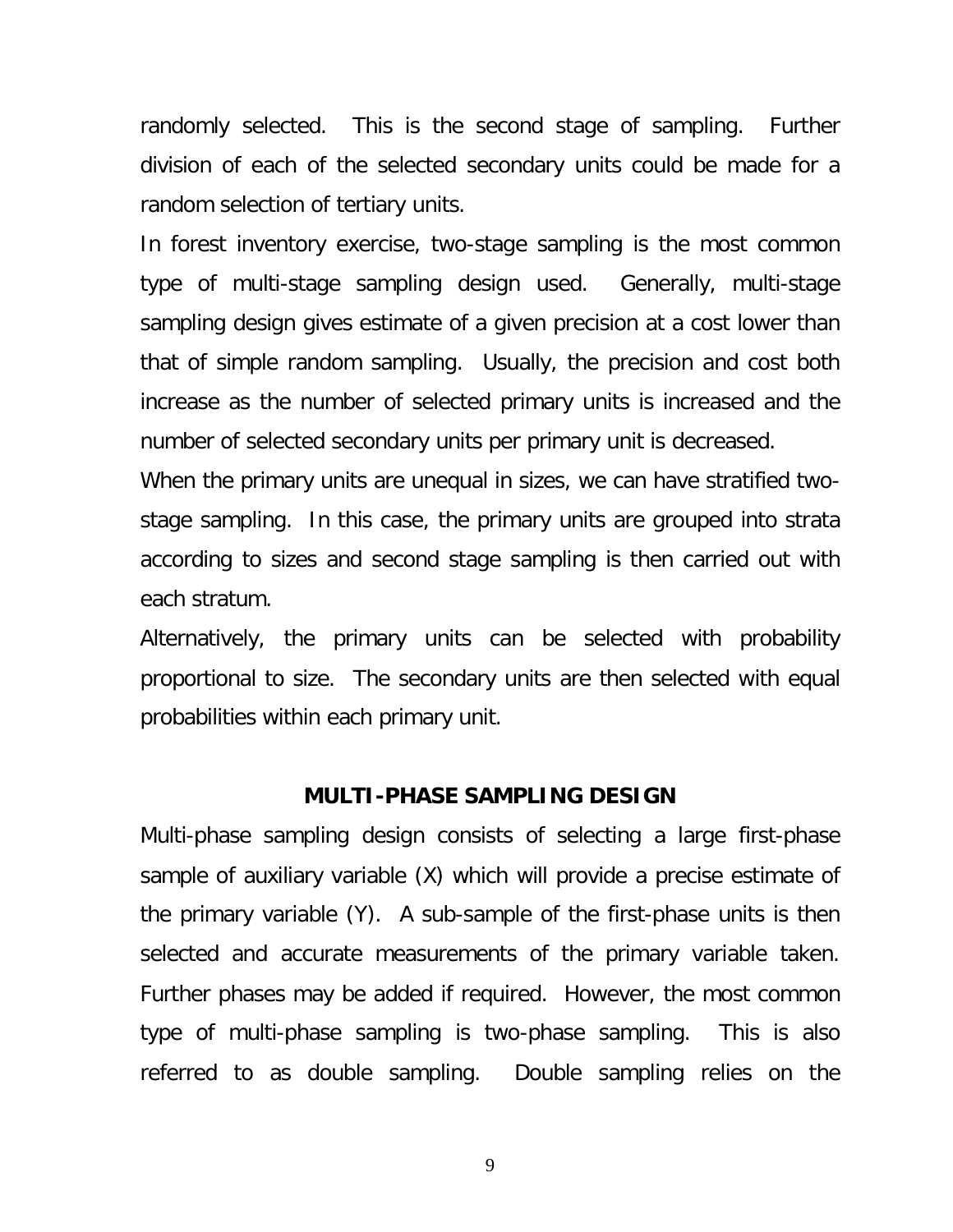relationship between one variable (Y) and another (X) which can both be measured or estimated in a forest population.

It thus permits the use of regression method. In an inventory to determine the timber volume (Y) of a forest population, a random sample of trees may be selected and their basal areas (X) obtained as the auxiliary estimator of the timber volumes (Y). The auxiliary variable (X) is measured on large number of samples while the principal variable (Y) is measured on a sub-sampled randomly chosen from the large samples. The functional relationship between the X and Y observations for the sub-sample is then determined. It may be linear, exponential, e.t.c. The commonest type of relationship is the linear relationship, expressed by the equation:-

 $Y = a + bx$ 

Where  $Y =$  the dependent (principal) variable

 $X =$  the independent (auxiliary) variable

a and b are regression parameters.

Once the relationship is determined, the equation is then used to estimate the value of Y for the whole population. Double sampling could also be used to update forest inventory records.

Multi-phase sampling design has the advantage of ensuring a reduction of the number of measurements of the costly or difficult variable without sacrificing precision of the estimate.

Structurally, multi-phase sampling differs from multi-stage sampling in that, in the former the same sampling units are used throughout, whereas in the latter, a hierarchy of sampling units is used.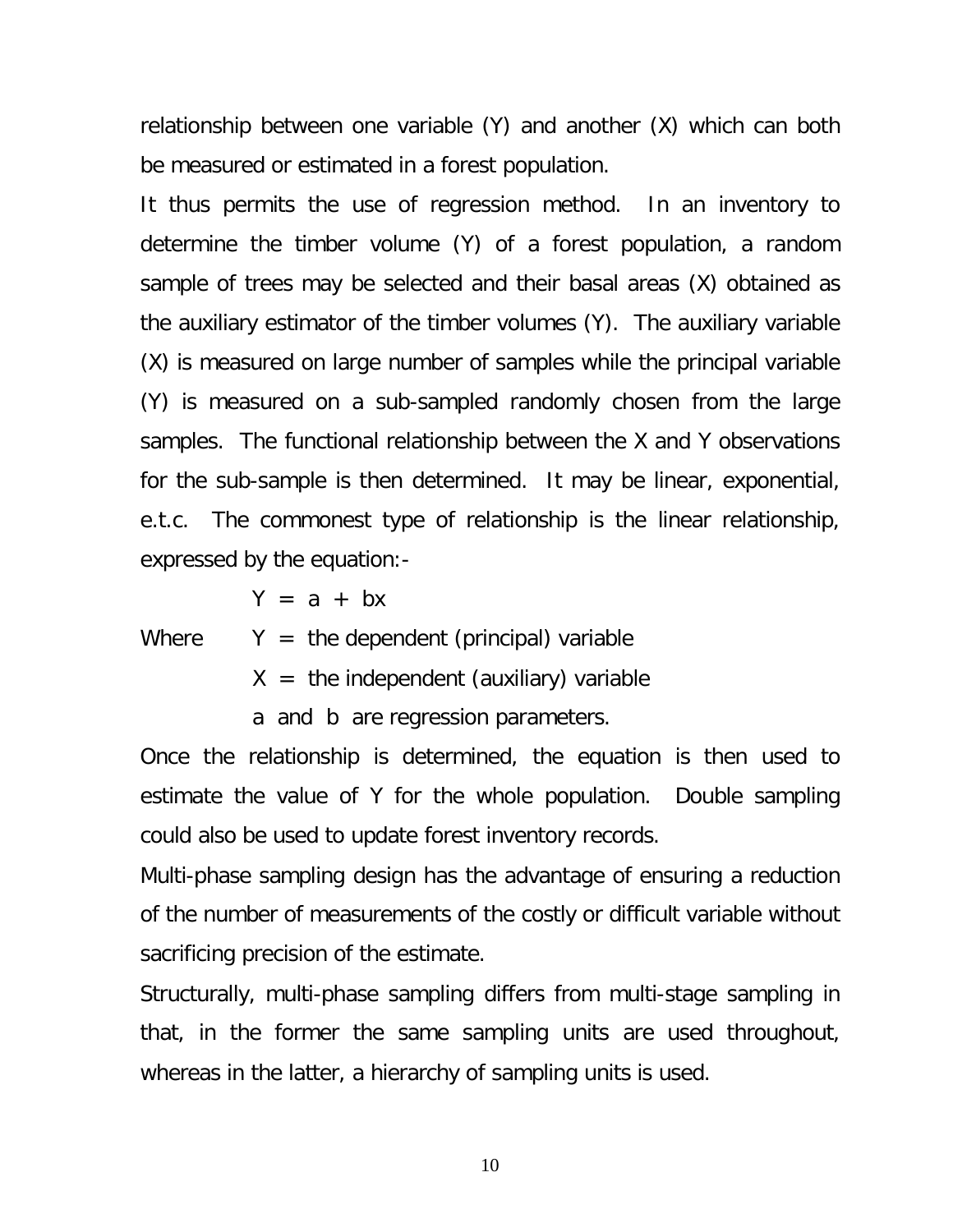### **CLUSTER SAMPLING**

In this sampling design, a group of individuals becomes the unit of observation, and the unit value is the proportion of the individuals in the group having the specified attribute. It is applicable in studies involving estimation of survival percentage of a plantation in regeneration survey:

- estimation of defects; and
- estimation of generation percentage.

In survival or defect studies, a row of trees may be regarded as a cluster, while in germination studies, a batch of seeds grown in a dish or germination box is the cluster. Each cluster is the unit of observation and the unit value is the survival or the germination percentage. If clusters are small in size (i.e. with less than 100 units per cluster) or if values greater than 80% or less than 20% are present for some clusters, arcsin transformation is to be adopted before any computation is carried out.

Stratified random sampling may be combined with clusters as in the case of examining germination percentage of a seed lot made up of seeds from several sources. Here, the sources are the strata.

### **SELECTIVE SAMPLING**

This involves the arbitrary selection of trees without any statistical basis. The method is subjective since it is based on information and experience rather than the statistical theory of randomization. This is probably the method used by timber contractors in selecting trees for exploitation during logging exercise. This is a non-probability sampling design;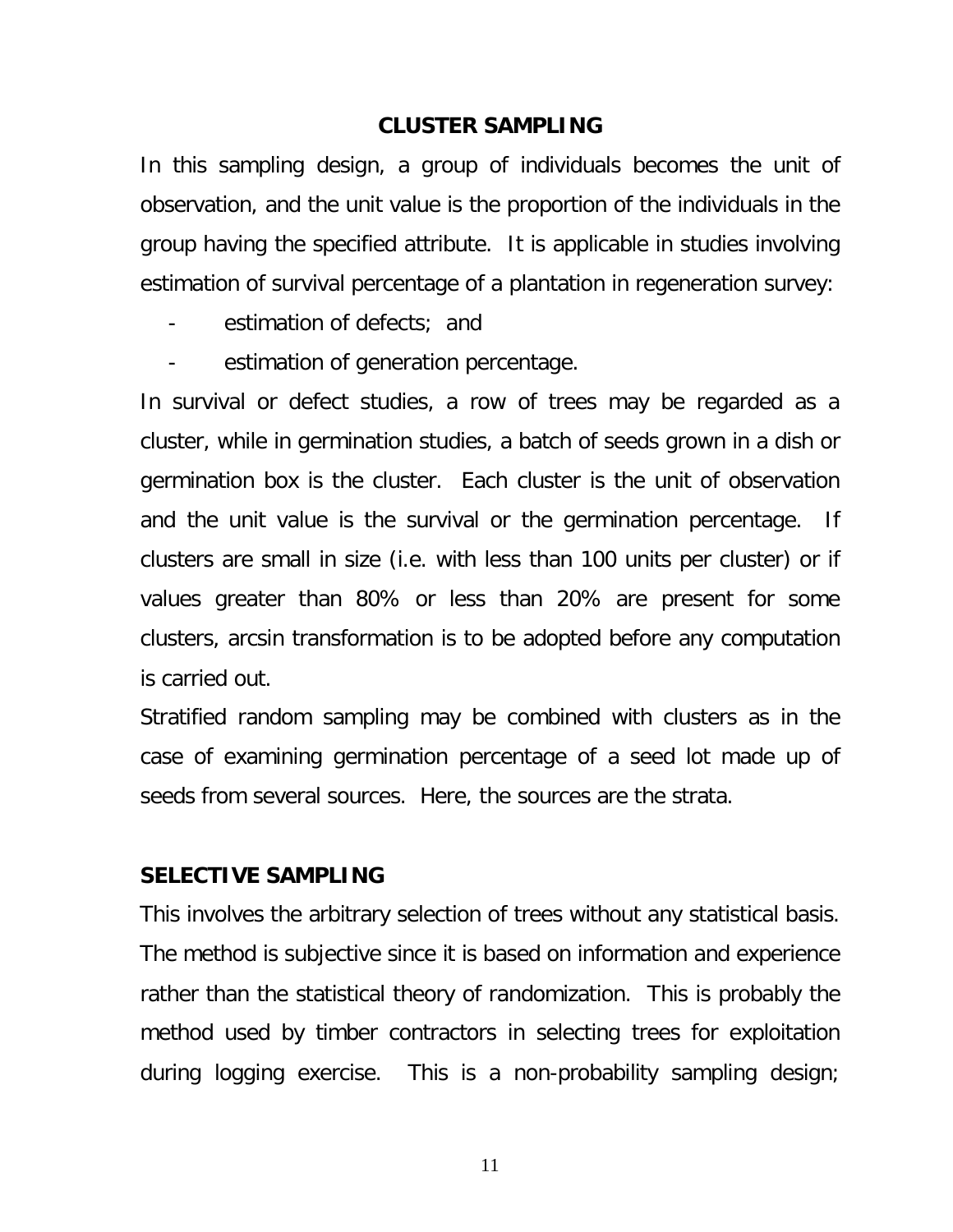hence, the reliability of estimates obtained from it cannot be ascertained.

#### **SYSTEMATIC SAMPLING DESIGNS**

In these designs, the forest population is divided into 'N' sampling units. To select the sample, a unit is taken from the first 'K' unit, and every 'kth' unit thereafter. Thus, once the first unit is selected, the location of other units to be selected is automatically deduced from that first selection. All random designs have one or more corresponding systematic ones.

The sampling units may be plots or strips. In systematic designs, once the first unit is selected, the other units which do not belong to future samples have zero probability of being selected, while the 'K'S' have the probability of 1. In some instances, the selection of the first sample may be done randomly.

Notwithstanding, this does not yet make the sampling design a probability one. Since only the first unit is randomly selected, the variance cannot be estimated. The major setback of systematic sampling design is the impossibility of obtaining the sampling error. Thus, it is not possible to give the reliability of estimates obtained from the sampling design. Despite this shortcoming, the design is still wellfavoured among practicing foresters due to the following reasons:-

- It is relatively easy to use
- It ensures a wide coverage of the population being sampled
- It allows for easy verification and supervision.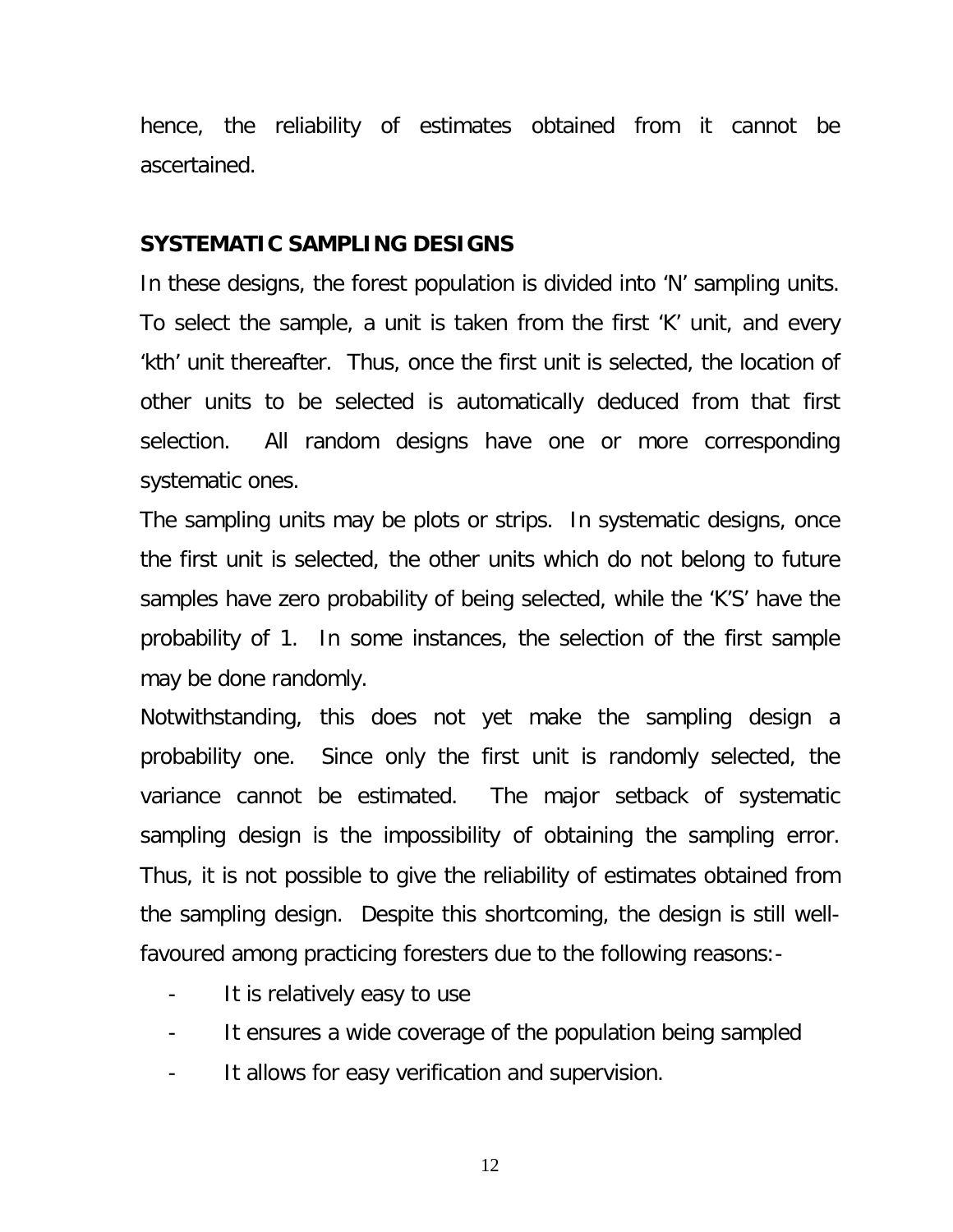# **STATISTICAL TOOLS IN THE PROCESSING OF DATA COLLECTED IN A SAMPLING EXERCISE**

No matter how a sampling exercise is perfectly carried out, the data has to be well processed before any meaningful inference can be drawn from it.

Therefore the data has to be subjected to some computational or statistical procedures so as to make it result oriented. Because of the fact that various data or variables require different statistical or computational procedures, a distinction has to be made between continuous and discrete variable. For instance discrete variables are those that assume specific counting values e.g. 1, 2, 3, 4, 5. While continuous variables are those that assume any value between certain limits e.g. number of students per room.

In the light of the above some statistical tools are made use of in processing the data so obtained from a sampling exercise.

They are briefly discussed as follows:-

### (a) **VARIANCE**

The variance of individuals in a population is a measure of the dispersion of individual units about their mean. A large variance indicates wide dispersion; while a small variance indicates a little dispersion. Very rarely will we know the population variance it must be estimated from the sample data.

$$
S2 = \mathbf{\varepsilon}^{n} \qquad (\underline{y}i - \underline{y})^{2}
$$

$$
i = 1 \qquad n-1
$$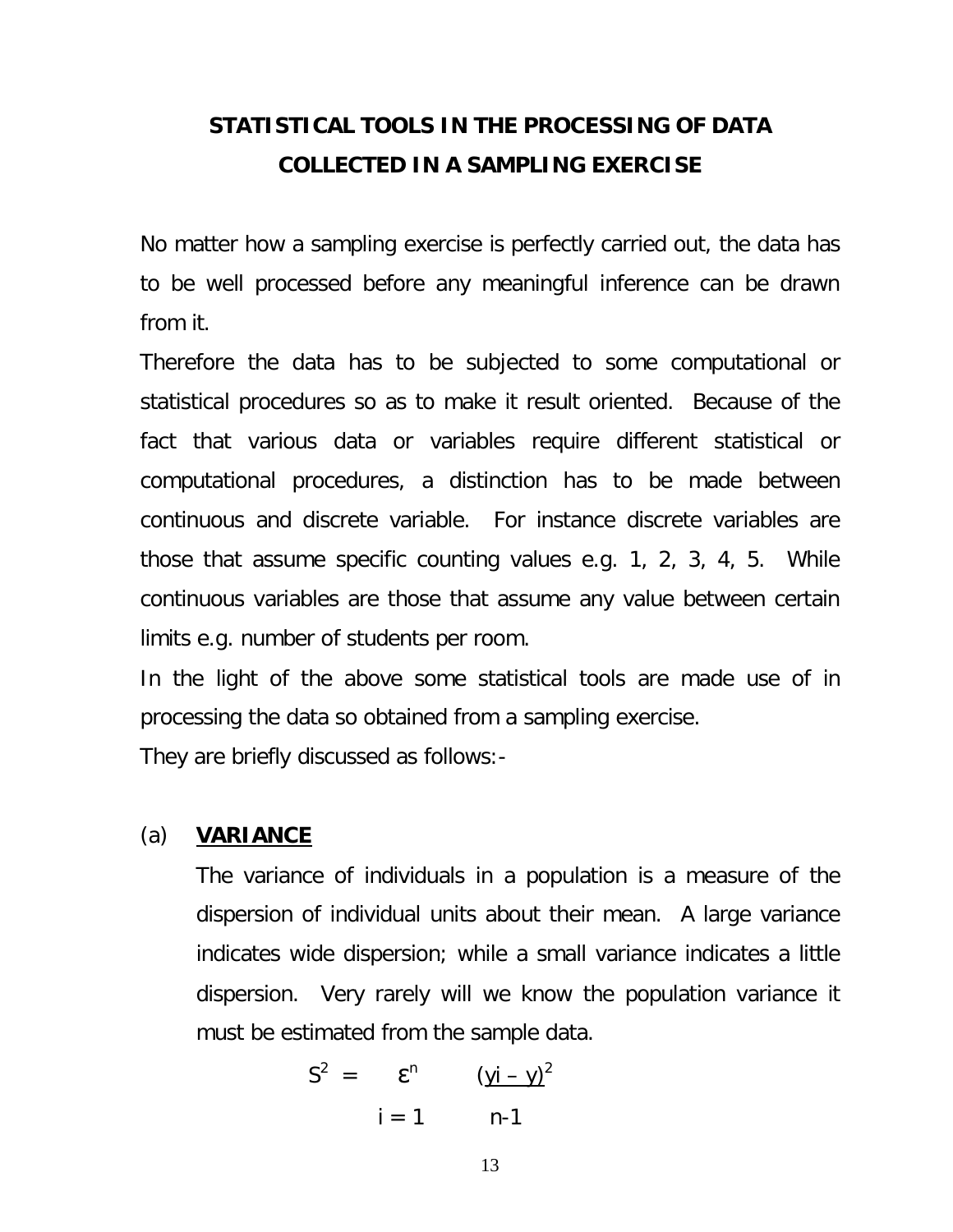Where  $S^2$  = sample estimate of the population variance  $yi =$  the value of the ith unit in the sample  $y =$  the arithmetic mean of the sample i.e.

Mean of X or Y =  $\epsilon^n$  yi - - - - yn X =  $\epsilon^n$  Xi - - - - Xn  $i = 1$  .  $i = 1$  . n n

 $n = no$  of observations. Computation of the sample variance is simplified by the formula  $S^2 = \mathbf{\epsilon}^n \ y^2_{1}$ -  $(\mathbf{\epsilon}^n \ y^2)^2$ 

$$
i=1
$$
  
\ni = 1  
\nn  
\nn

### (b) **STANDARD DEVIATION**

This is also a measure of variation among the individuals in a population. It is usually denoted by S and is the square root of the variance i.e.  $S = S^2$ 

#### (c) **STANDARD ERRORS AND CONFIDENCE LIMITS**

Because of the variations that would often arise from sample estimates, it is always desirable to set confidence limits in any sampling exercise i.e. one need to indicate how much variation might be expected among sample estimates. For instance an estimate of mean dbh that would vary between 10 and 11cm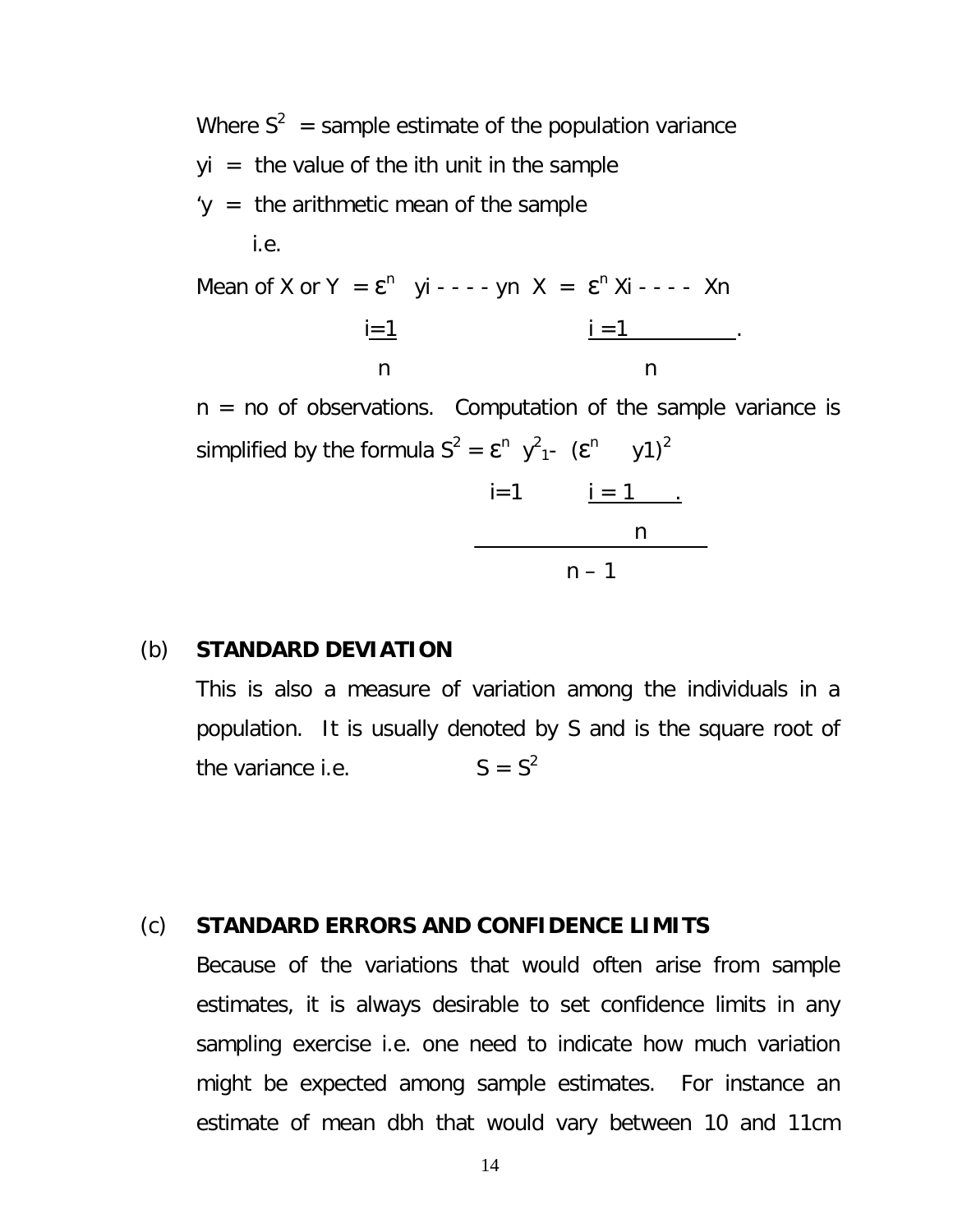would inspire more confidence that the one that might range from 6 – 18cm. The standard error of the mean and a table of 't' values are used for setting up confidence limits.

Standard error of mean  $Sx = S$ 

N

Therefore the confidence limit (CL) can be calculated from the formula

 $C.L. = X - t (0.05)sx - x + t (0.05) Sx.$ 

It is very important that the forest manager should note that confidence limits and accompanying statements of probability accounts, for sampling variation only. It is assumed that sampling procedures are unbiased field measurements are with errors and no computational mistakes are included. If these assumptions are incorrect, confidence statements may be misleading.

## (d) **COEFFICIENT OF VARIATION (CV)**

The CV is the variation of the standard deviation (S) to the mean (X). It is always expressed as % age. CV parts the expression of variability on relative basis.

> $CV = S \times 100$  $\overline{x}$

(e) **COVARIANCE** (SXY) - This is a measure of how to variables vary in relationship to each other (covariability). For random samples, the formula for the estimated covariance (S X Y) of x and y is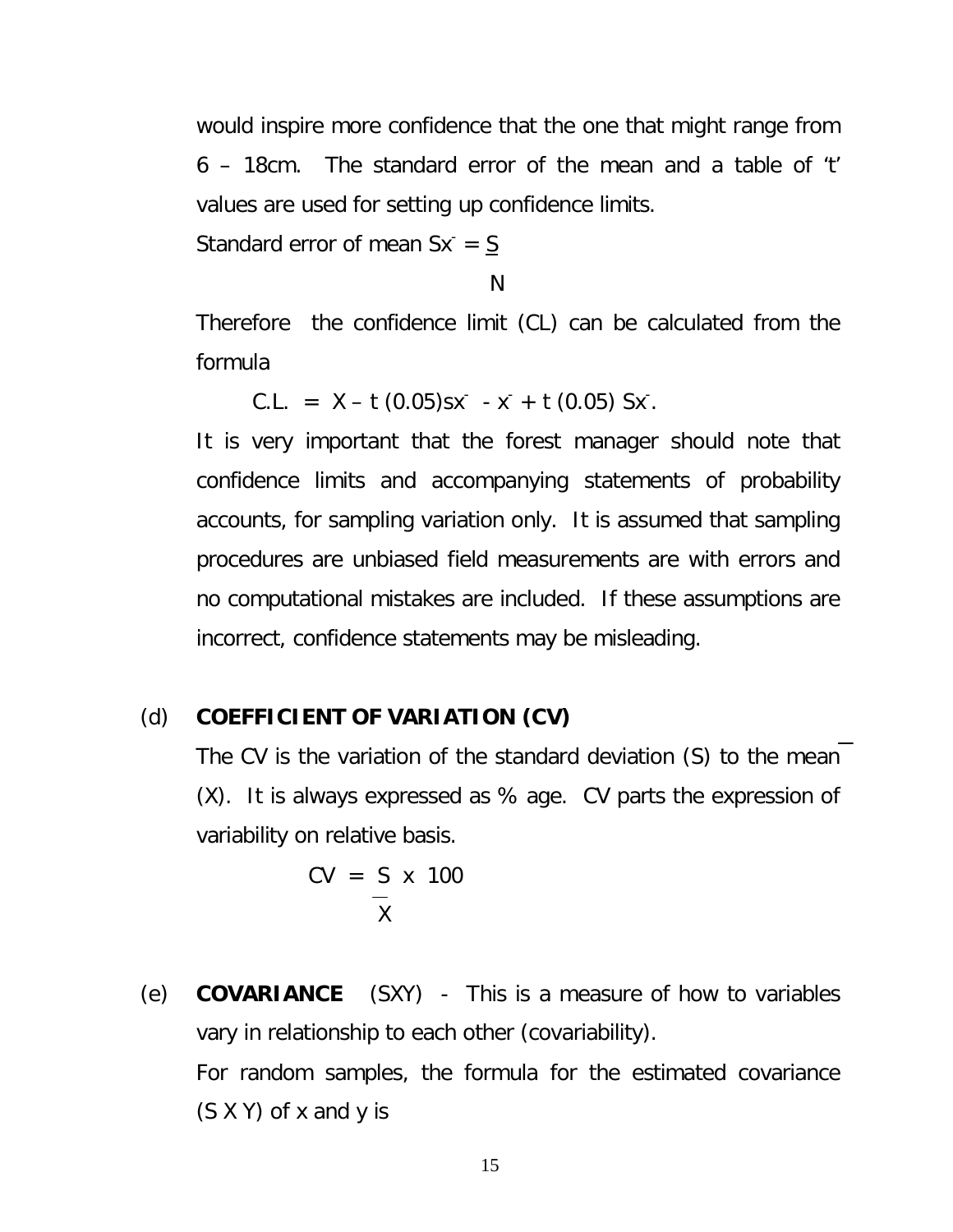$$
SXY = n xy - (nxi) (nyi)
$$
  
 
$$
i=1 \t i=1 \t n
$$

### (f) **CORRELATION COEFFICIENT (r)**

This is a measure of the degree of linear association between two variables that is unaffected by the size of the unit values is the simple correlation coefficient denoted by r.

$$
r = \frac{\text{Covariance of X and Y}}{\text{(Variance of X) variance Y)}}
$$
\n
$$
r = \frac{S X Y}{\sqrt{(Sx^{2})(Sy^{2})}}
$$

The r varies between  $-1$  and  $+1$ . As in covariance, a positive value indicates that the larger values of Y tend to be associated with the larger values of X.  $A - v^e$  value indicates an association of the larger values of Y with the small values of X. A value close to +1 or -1 indicates strong linear association between the two variables. Correlations close to zero suggest there is little or no linear association.

### (g) **REGRESSION**

This could be defined as the amount of change in the dependent variable resulting from one unit of change in the independent variable. Also when the production of one variable from other variable is the classified as one of regression.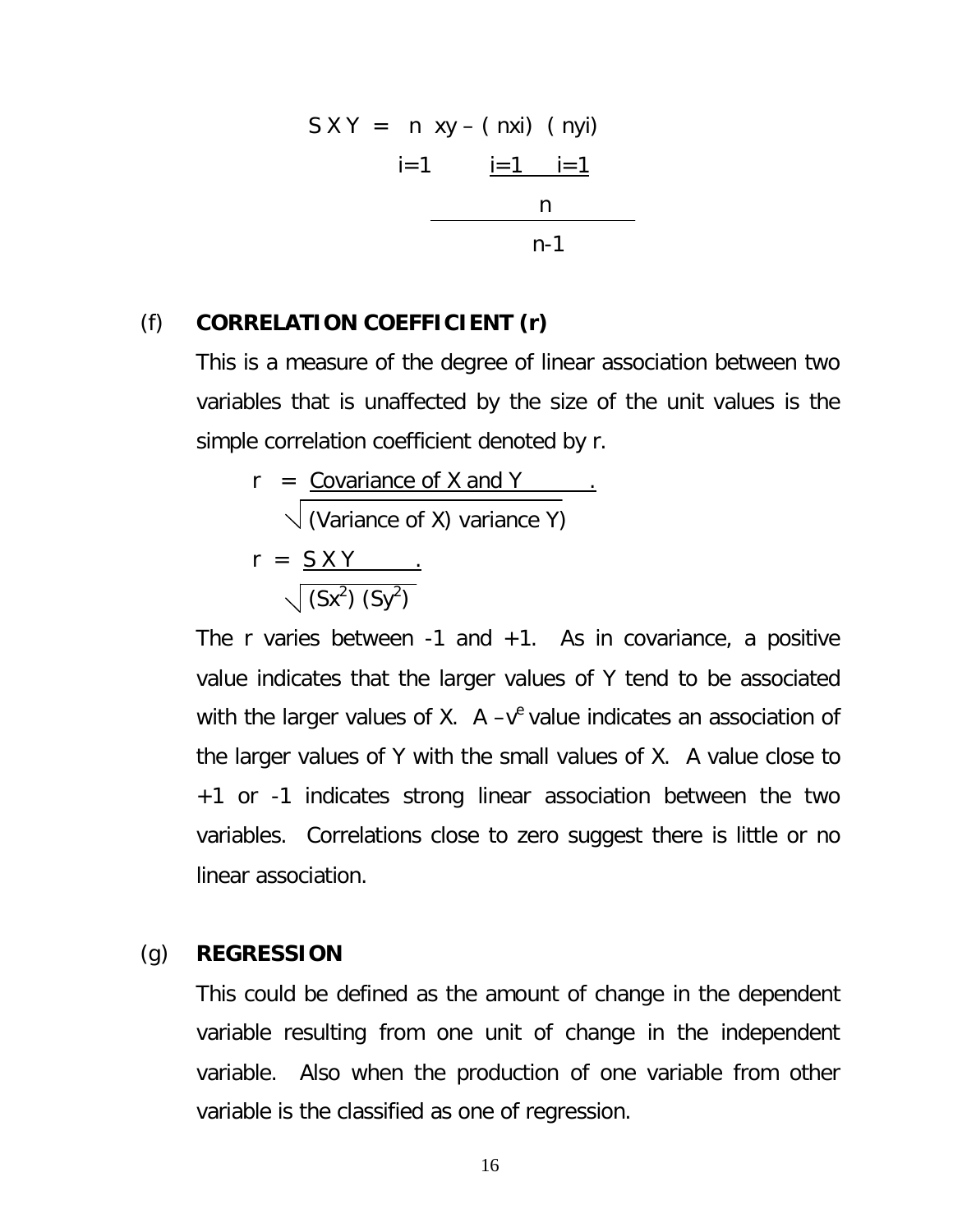If a relationship follows a straight line, it is described by regression formula.  $Y = a + Bx$  where b is the regression. Coefficient, a is the point where the line crosses the Y axis i.e. a is the Y intercept while X and Y are observations.

# **THE APPLICATION OF EFFECTIVE SAMPLING TECHNIQUES IN FOREST MANAGEMENT IN NIGERIA**

The need for sampling techniques to be effective and result oriented in meeting the objectives of carrying out the exercise cannot be over stressed.

The effects of a sampling technique are the outcome of the use of the results of the exercise i.e. how the results have met the management objectives.

In Nigeria forest resource management, sampling has been effective in the following areas:-

Firstly, this technique has been found useful as far back as 1913 in Olokemeji and Manu Forest Resources to determine the stocking of the economic species in the reserves. This was supposed to be the formal surveys of Nigerian Forest (Ojo, 1990).

Secondly, sampling is an important tool in the enumeration of merchantable sized trees of recognizable economic trees in a forest estate. This is a very necessary exercise as far as timber concession holders are concern. For instance between 1930 and 1935 a series of 1% sampling intensity of merchantable trees were carried out by timber concession holders for exportation to European Markets.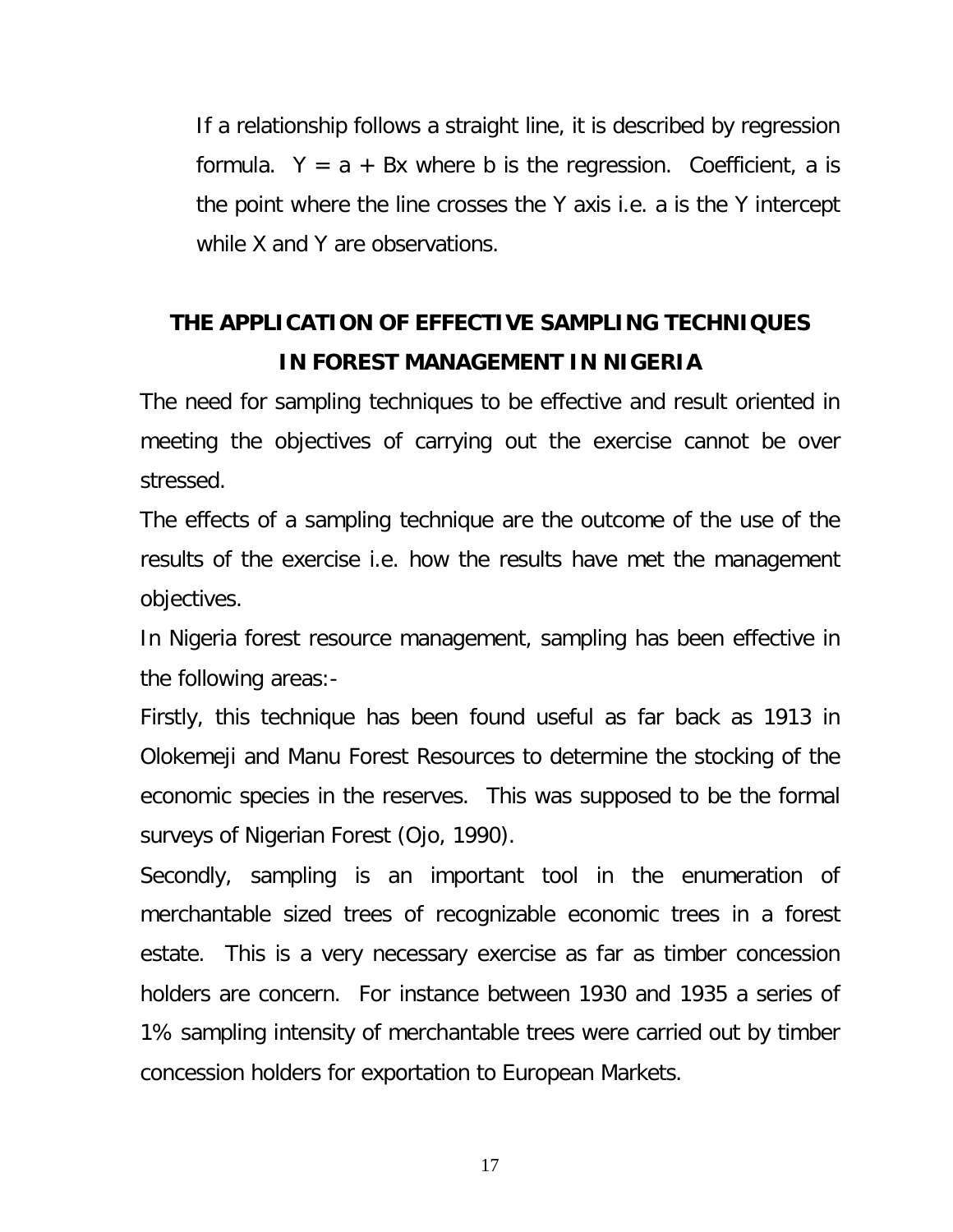Thirdly, forest sampling is an important tool in assessing a forest plantation if it will be able to meet the raw material needs of proposed industries. For example effective sampling exercise will have to be carried out if the present plantations of Gmelina aborea in Ogun and Ondo States would be able to support the proposed Iwopin Paper Mill. Fourthly, result oriented forest sampling is also very imperative in carrying our regeneration counts in a forest in order to arrive at management prescription for such a forest. Without such an effective sampling and well computed results, the how and why in the management of a productive or unproductive forest resource might be difficult.

This type of sampling has been carried out in the former Western region which now comprises of Oyo, Ogun, Ondo, Delta, Edo, Osun States. Inventory layouts were of strips 20m wide regularly spaced to give sampling intensity of between 1% and 5%. In most cases only trees of 2 feet (1.3mdbh) girth or larger were enumerated.

Data were also collected on selected economic species for regretting count of economic seedlings and samplings from 1m high up to pole stage.

Fifthly, stratified random sampling has also been applied in sampling survey of Akure, Ofosu, Ifon and Gilli-Gilli reserves with the recruitment of professional expertise familiar with statistically robust sampling design for field surveys. Table 2 adapted from Ojo (1990) gives a summary of the application of sampling to the management of the Nigerian high forest systems.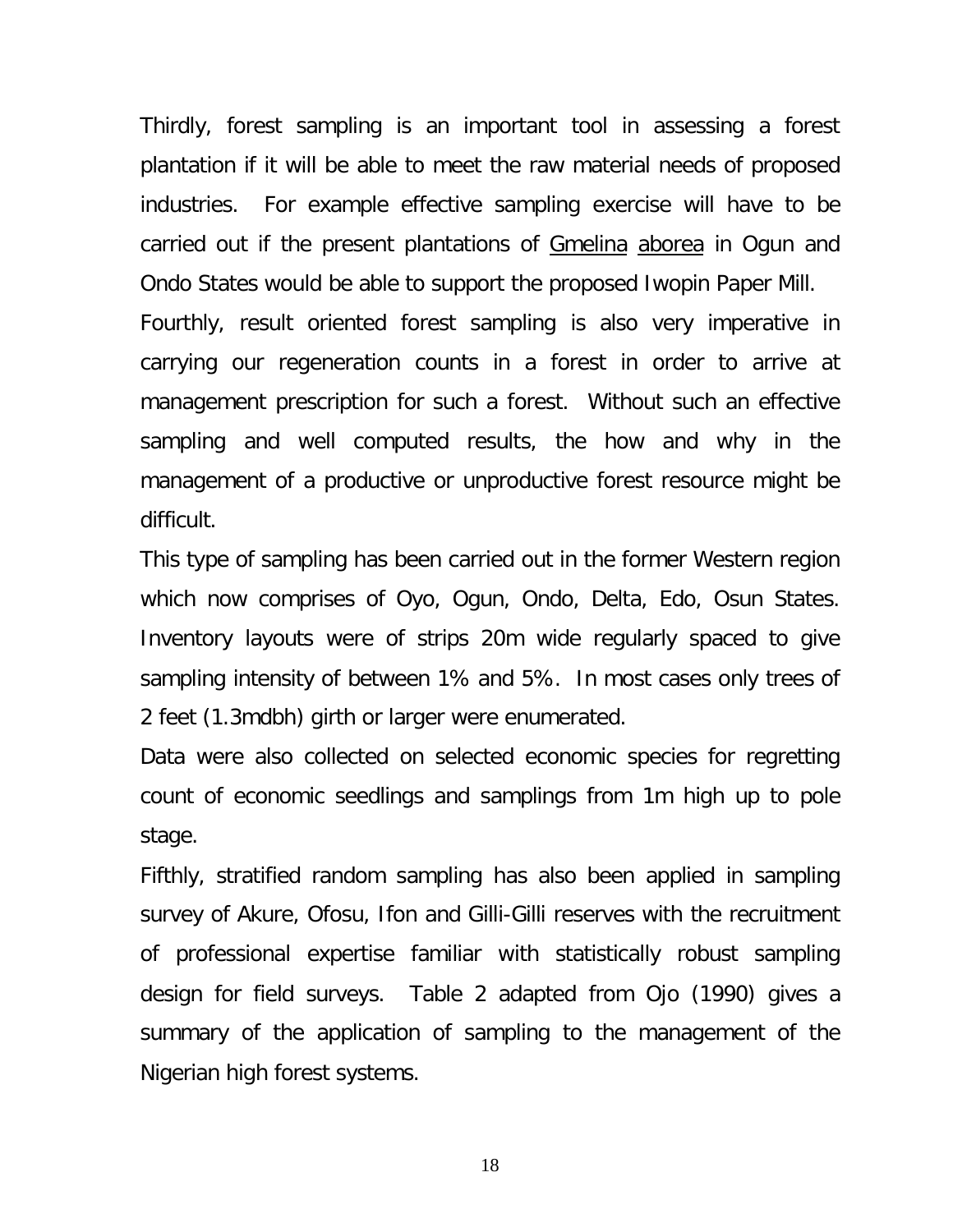Sixthly, sophisticated survey approach has been carried out in Nigeria since 1967 using aerial photographs to stratify the forest into types. This was followed by the SLAR (Side Looking Airborn Radar) survey of the entire country which revealed the area and location of different vegetation types which were mapped.

The findings led to the development of a frame work for a subsequent phase of detailed forest inventory and assessment of land potential for plantation establishment.

The indicative high forest inventory which commenced with a Pilot study in 1973 followed by the SLAR Survey and remains the most extensive and sophisticated inventory exercise of its kind applied in Nigeria.

The inventory exercise had the following objectives:-

- (a) To determine the amount and quality of utilized species of saleable size and those of other species with potential future markets.
- (b) To assess the degree of exploitation and the quality and type of regrowth to be expected in future. The inventory was carried out using systematic sampling techniques.

Seventhly, sampling has been found useful in providing secondary information on the occurrence and density of food yielding trees. For instance Okafor (1992) found out the range of average density of trees such as (Kigelia africana) 0.007 to 3.39 (Cola gigantea). Trvingia gabonensis and Tetrapleura tetraptera occurred in all the reserves extracted from Redhead's Forest Enumeration data of 1965. The mean frequency of edible tree species in the analyzed forest reserves was 12% while the mean density was 0.53% per hectare.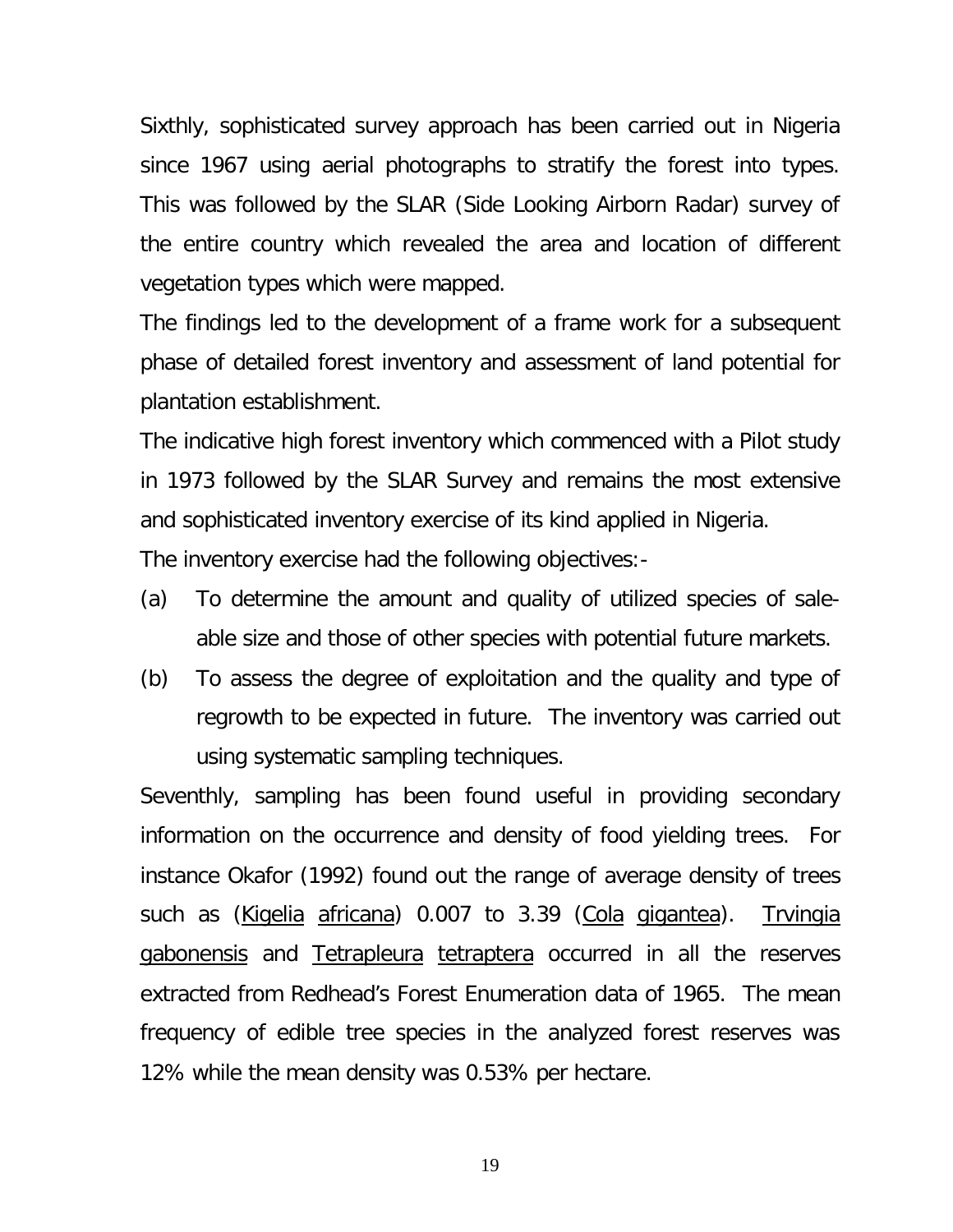## **TABLE 2: EARLY ENUMERATIONS OF THE NIGERIAN HIGH**

## **FOREST RESERVES**

| <b>FOREST</b>         |              | <b>YEAR</b> | <b>SAMPLING</b>  | <b>SAMPLING</b>  | <b>REMARKS</b>           | <b>PRESENT</b>   |
|-----------------------|--------------|-------------|------------------|------------------|--------------------------|------------------|
| <b>RESERVE</b>        |              |             | <b>INTENSITY</b> | <b>TECHNIQUE</b> | (ha)                     | <b>POLITICAL</b> |
|                       |              |             |                  |                  |                          | <b>BOUNDARY</b>  |
| <b>Afi Rivers</b>     |              | 1934        | 1%               | Systematic       | 214 in<br>Southern block |                  |
| Cross<br><b>North</b> | <b>River</b> | 1935        | 1%, 2%, 5%       | Systematic       | wide<br>30cm             |                  |
| Cross<br>South        | <b>River</b> |             | $2\frac{1}{2}\%$ | Systematic       | strips                   | Akwa-Ibom        |
|                       |              |             |                  |                  | 196 ha                   |                  |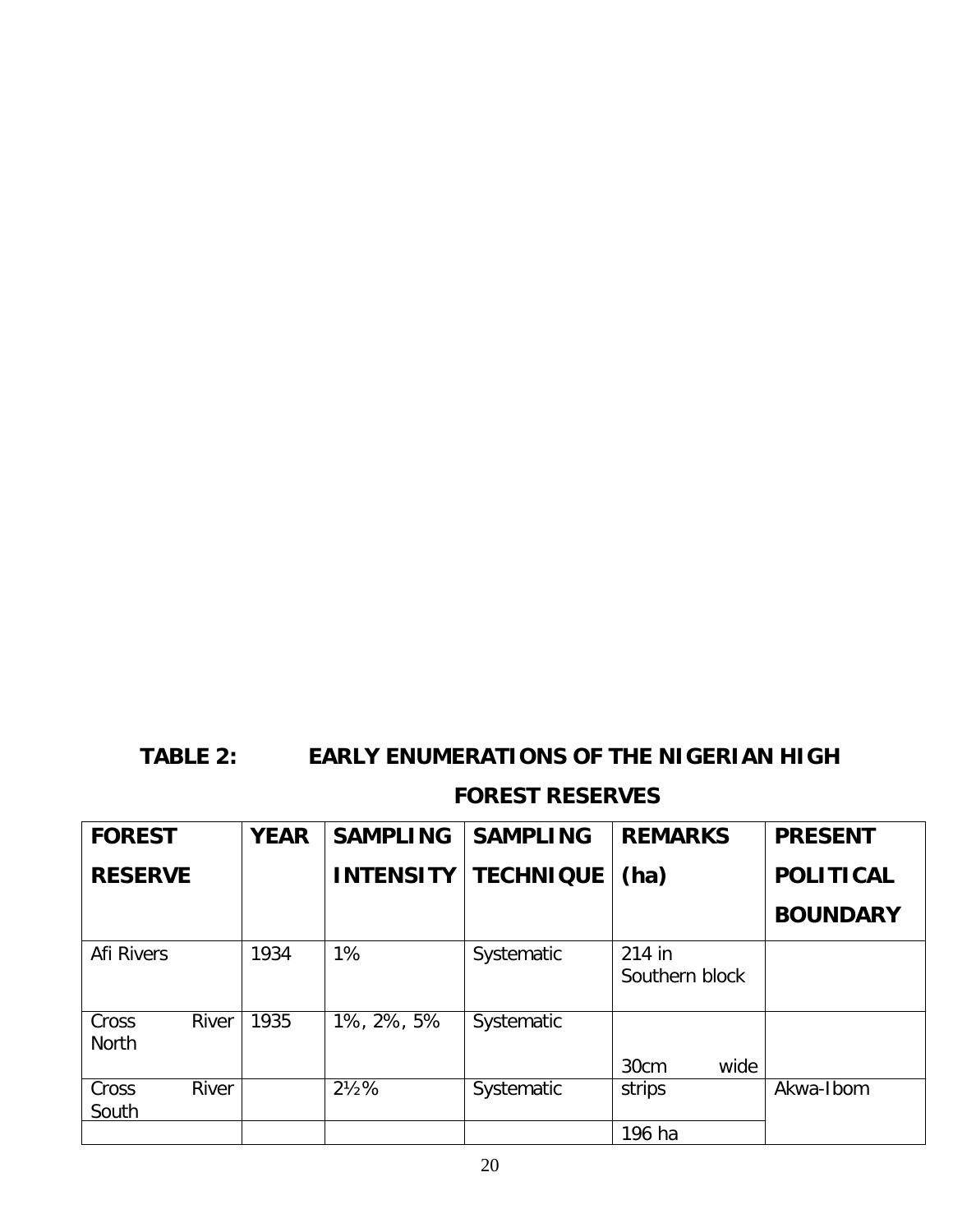| <b>Eme River</b>   |             | 100%             |                   | all trees 19cm        |                  |
|--------------------|-------------|------------------|-------------------|-----------------------|------------------|
| Oban               | 1955-       | $2\frac{1}{2}\%$ | Systematic        | dbh 41espected        | and              |
|                    | 1956        | $2\frac{1}{2}\%$ | Systematic        | dbh 105 ha            | Cross            |
|                    | 1956-7      | $2\frac{1}{2}\%$ |                   | $2\frac{1}{2}\%$ of   | River            |
|                    | ?           | 100%             |                   | $256$ km <sup>2</sup> | <b>States</b>    |
| Okwango            | 1955-6      | $2\frac{1}{2}\%$ |                   | 30m wide strips       |                  |
|                    |             |                  |                   |                       |                  |
| <b>Ukpon River</b> | 1935 &      | 1%               | Systematic        | all<br>spp. 49cm      |                  |
|                    | 1951        |                  |                   | dbh                   |                  |
| Amahor             | 1956        | 25%              | Systematic        |                       |                  |
|                    |             |                  |                   |                       |                  |
| Ebue               | 1931        | 1%               | <b>Systematic</b> |                       |                  |
| Ekiadolor          | 1939        | 1%               | <b>Systematic</b> |                       |                  |
| Gilli-gilli        | 1961        | 0.23%            | Random            |                       |                  |
| Iguobazua          | 1938        | $\overline{1\%}$ | Systematic        |                       |                  |
| Obaretin           | 1939        | 1%               | <b>Systematic</b> |                       | Bendel           |
| Ohosu              | 1940        | 1%               | Systematic        |                       |                  |
| Okhuesan           | 1954        | 5%               | <b>Systematic</b> | Nigerian              | State            |
| Okomu              | 1936        | 1%               | Systematic        | Hardwood              |                  |
| Ologho             | 1939        | $1\%$            | Systematic        | Proposed<br>but       |                  |
| Ologhlo-Emu-       | 1962        | 100%             |                   | not executed          |                  |
| Urho               |             |                  |                   |                       |                  |
| Owan               | 1963        |                  |                   |                       |                  |
|                    |             |                  |                   |                       |                  |
| Ozalla             | 1953        | 1%               | <b>Systematic</b> |                       |                  |
| Sapoba             | 1933        | 1%               | Systematic        |                       |                  |
|                    | 1934        |                  |                   |                       |                  |
|                    | 1935        |                  |                   |                       |                  |
|                    |             |                  |                   |                       |                  |
| <b>FOREST</b>      | <b>YEAR</b> | <b>SAMPLING</b>  | <b>SAMPLING</b>   | <b>REMARKS</b>        | <b>PRESENT</b>   |
| <b>RESERVE</b>     |             | <b>INTENSITY</b> | <b>TECHNIQUE</b>  | (ha)                  | <b>POLITICAL</b> |
|                    |             |                  |                   |                       | <b>BOUNDARY</b>  |
| Ukpe-Sobo          | 1963        |                  |                   |                       |                  |
| Unea-Ima           | 1962        | 25%              | Systematic        | All spp.              |                  |
|                    |             |                  |                   | 49cm dbh              |                  |
| Usonigbe           | 1936        | 1%               | Systematic        |                       |                  |
| Aworo              | 1952        | 1%               | Systematic        | 103.6km2              |                  |
| Egua               | 1935        | 1%               | Systematic        | only econ. spp        |                  |
|                    | 1946        | 5%               | Systematic        |                       |                  |
| Ilaro              | 1933        | 1%               | Systematic        | Include seedling      | Ogun             |
|                    | 1945        | 5%               | Systematic        | counts -              | State            |
| Ohunbe             | 1949        | 5%               | Systematic        |                       |                  |
| Olokemeji          | 1913        |                  |                   |                       |                  |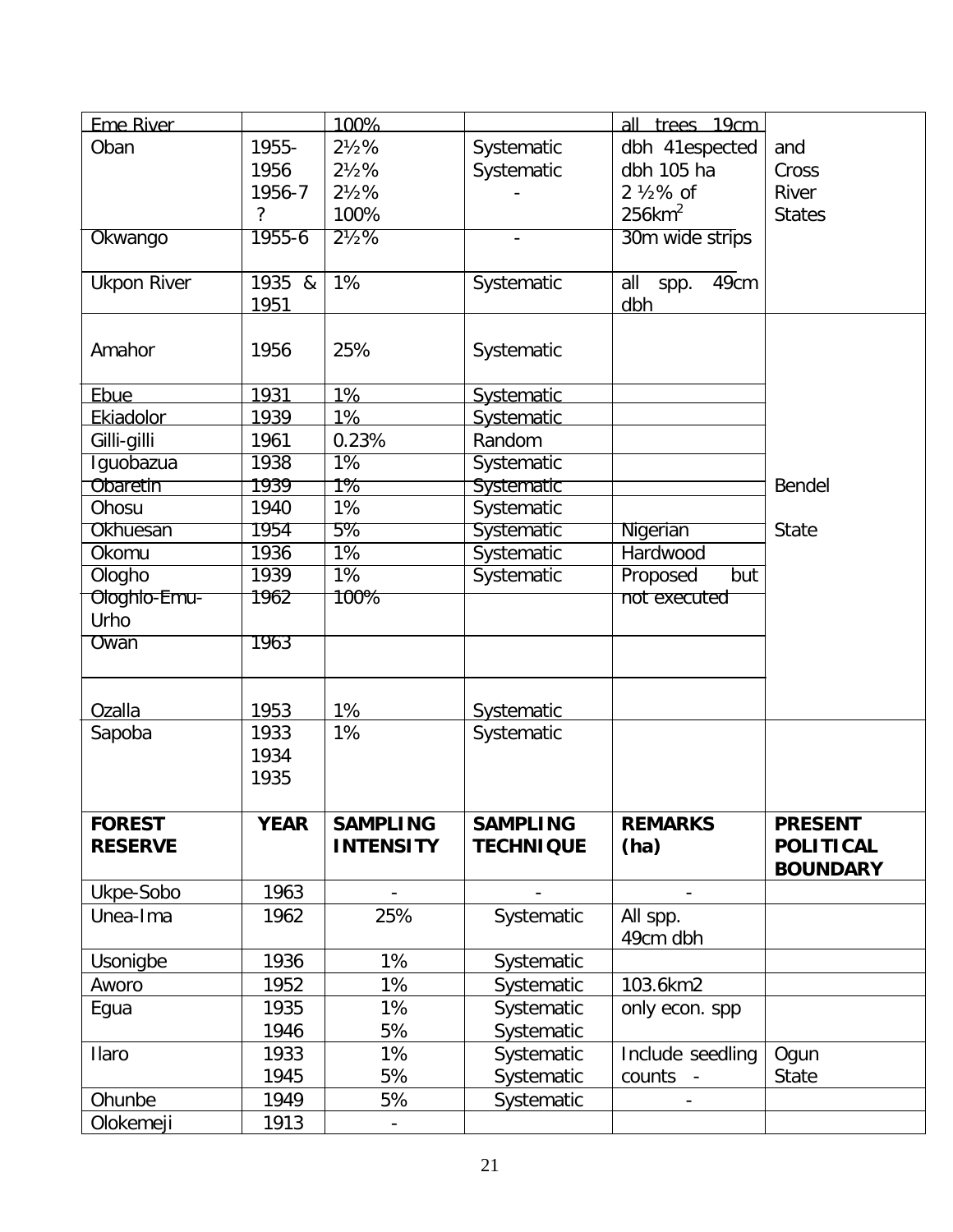|                          | 1933         | 1%        | Systematic        | Stocking<br>and |              |
|--------------------------|--------------|-----------|-------------------|-----------------|--------------|
|                          | $1953 -$     |           |                   | Magt. Plan      |              |
|                          | 1954         | 5%        |                   |                 |              |
| Omo                      | 1931         | 1%        | Systematic        |                 |              |
| Akure                    |              | 1%        | Systematic        |                 |              |
| <b>Akure Ofosu</b>       | 1962         | 0.5       | Random            |                 |              |
| Ala                      | 1936         | 1%        | <b>Systematic</b> |                 |              |
| Idanre                   | 1935         | 1%        | Systematic        |                 |              |
| <b>Ifon</b>              | 1961         | $0.8\%$   | Random            |                 |              |
| <b>Ikare</b>             | 1953         | 1%        | Systematic        | Summary of 32   | Ondo         |
| <b>Little Osse</b>       | 1952         | 1%        | Systematic        |                 | <b>State</b> |
| Ogbese                   | 1952         | 1%        | <b>Systematic</b> |                 |              |
| Ondo                     | 1936         | 1%        | Systematic        |                 |              |
| <b>Oni River</b>         | 1956         | 5%        | Systematic        |                 |              |
| Onishere                 | 1961         | 1%        | <b>Systematic</b> |                 |              |
| Owo                      | 1936         | 1%        | Systematic        |                 |              |
| Ago-Owu                  | 1949         |           |                   | $16.2$ ha       |              |
| Gambari<br>(Mamu Gambari | 1933<br>1935 | 1%<br>20% | Systematic        | Coupe 13 only   | Oyo State    |
| ljaiye                   | 1934         | 1%        | Systematic        |                 | Oyo State    |
| Ikeji-Ipetu              | 1954         | 1%        | <b>Systematic</b> |                 |              |
| Ша                       | 1957         | 1%        | Systematic        |                 |              |
| Osho                     | 1958         | 1%        | Systematic        |                 |              |
| Shasha                   | 1935         | $1\%$     | <b>Systematic</b> |                 |              |
|                          | 1964         | 1%        | Systematic        |                 |              |

The density of some food yielding trees was also estimated from the inventory data of Sutter (179). From this data it was found out that the average density ranged from 0.004 (Damiellia oliverii) trees/ha to 11.38 (Cola gigantia). The mean density per species was 2.3 trees/ha. e.t.c. Both Redhead (1965) and Sutter's (1974) were carried out in the Southern Nigeria.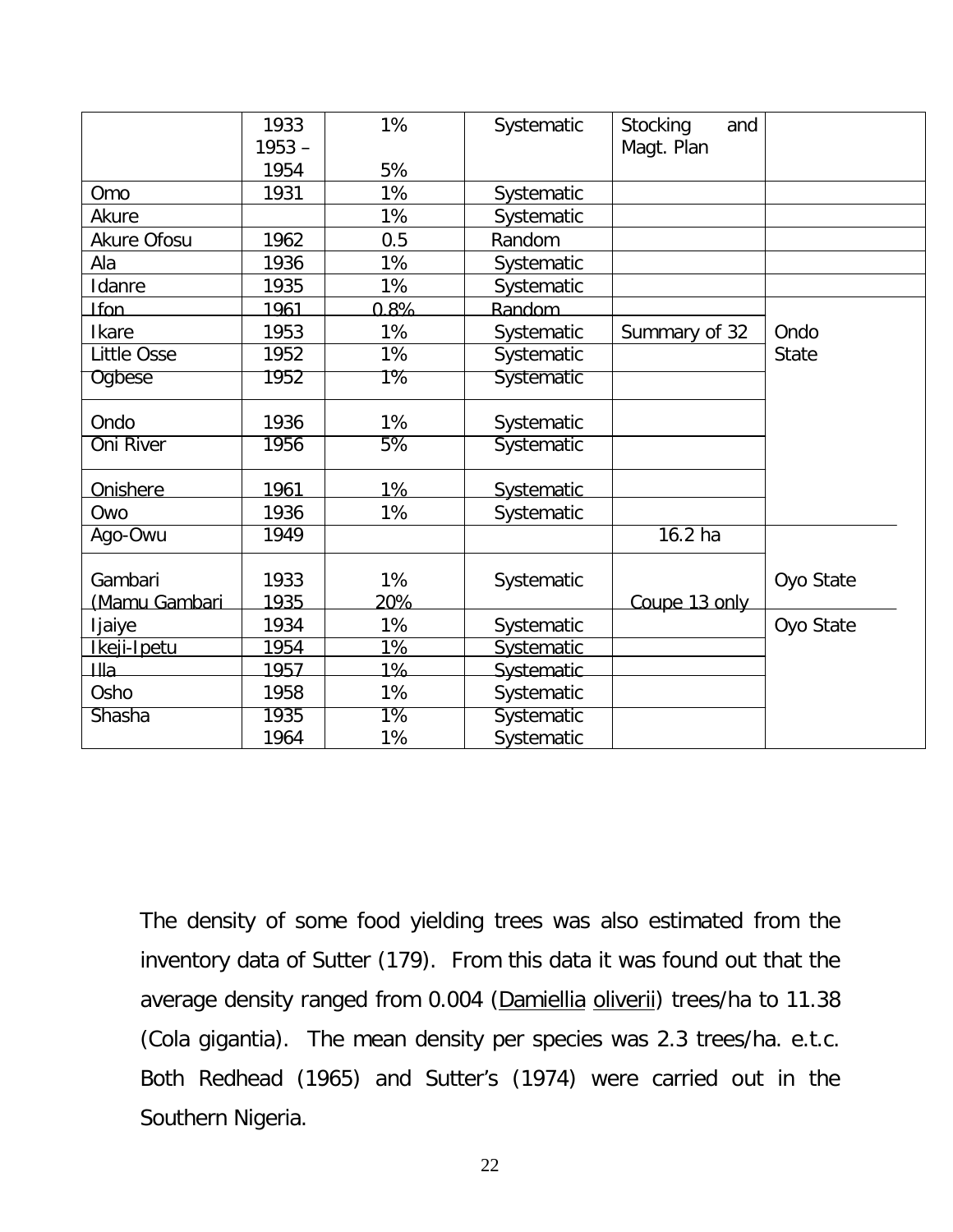# **RECIPES FOR EFFECTIVE SAMPLING TECHNIQUES FOR FOREST MANAGEMENT**

From the foregoing, the need for an effective and result oriented sampling cannot be over emphasized in forest resource management. Hence the following suggestions are offered:

Firstly, the collection of field data and all the labour carried out would be of no use if the data are not processed and adequate reports compiled and properly stored for future use. Hence it is recommended that accurate statistical and computational tools should be used in analyzing the data so collected.

Secondly, well trained personnel's should always be made use of during the exercise both in data collection and processing.

Thirdly, fund and other logistics such as vehicles, camping equipments, medical facilities e.t.c. should be adequately provided for the personnel's.

Fourthly, proper storage and retrieval systems should be ensured for the end report of the exercise. Preferably the information should be stored in a computer for easy retrieval.

## **CONCLUSION**

In conclusion, a result oriented sampling is a pre-requisite for efficient management of any forest enterprise. It is therefore very imperative that it should be well planned for an objectives of the exercise clearly stated for ease of operation and application.